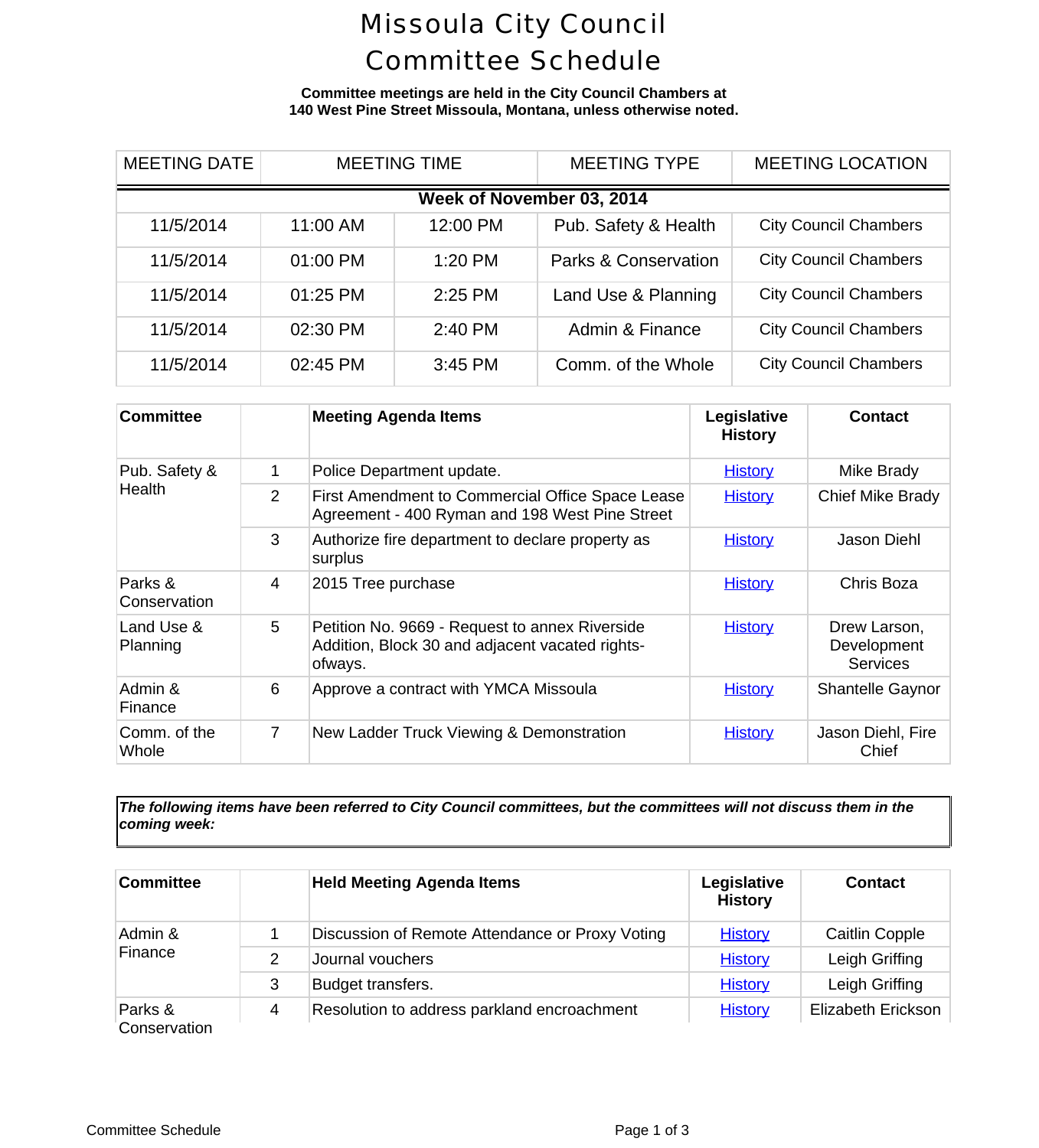# Missoula City Council Committee Schedule

### **Committee meetings are held in the City Council Chambers at 140 West Pine Street Missoula, Montana, unless otherwise noted.**

|                         | 5              | Dogs In City Cemetery                                                                                                                                                                  | <b>History</b> | Ed Chile                    |
|-------------------------|----------------|----------------------------------------------------------------------------------------------------------------------------------------------------------------------------------------|----------------|-----------------------------|
| Comm. of the<br>Whole   | 6              | Propose the City Council be a member unit of the<br>Missoula Chamber of Commerce.                                                                                                      | <b>History</b> | Caitlin C                   |
|                         | $\overline{7}$ | Every Voice Engaged--A Municipal Gaming Tool to<br>engage the public in budget prioritization                                                                                          | <b>History</b> | Caitlin C                   |
|                         | 8              | Next Generation Broadband for City of Missoula &<br><b>Missoula County</b>                                                                                                             | <b>History</b> | Caitlin Co<br>Jason W       |
|                         | 9              | i3 Teen Council discussion                                                                                                                                                             | <b>History</b> | Jason W                     |
|                         | 10             | Updates from Council representatives on the Health<br>Board, Community Forum, Transportation Policy<br>Coordinating Committee, other boards and<br>commissions as necessary. (Ongoing) | <b>History</b> | Marilyn N                   |
|                         | 11             | Update from Missoula Economic Partnership<br>President/CEO James Grunke                                                                                                                | <b>History</b> | Marilyn N                   |
|                         | 12             | Bi-annual meeting with the Chamber of Commerce                                                                                                                                         | <b>History</b> | Marilyn N                   |
|                         | 13             | Conference updates and information sharing                                                                                                                                             | <b>History</b> | Marilyn N                   |
|                         | 14             | Missoula County Public Schools update--Smart<br>Schools 2020                                                                                                                           | <b>History</b> | Jason W                     |
|                         | 15             | <b>Mountain Water Acquisition Update</b>                                                                                                                                               | <b>History</b> | Bryan von L                 |
| Land Use &<br>Planning  | 16             | Annexation, (see separate list at City Clerk's Office<br>for pending annexations) (Ongoing in committee)                                                                               | <b>History</b> | Marty Re                    |
|                         | 17             | Discussion of City planning issues with members of<br>the Planning Board.                                                                                                              | <b>History</b> | Bob Ja                      |
|                         | 18             | Adopt broadband standards for the City of Missoula                                                                                                                                     | <b>History</b> | Caitlin Cop<br>Jason W      |
| Pub. Safety &<br>Health | 19             | Discuss plans to resolve natural gas-like odors in<br>Northside and Westside neighborhoods                                                                                             | <b>History</b> | Bryan von L                 |
|                         | 20             | Fire Department update.                                                                                                                                                                | <b>History</b> | Jason D                     |
|                         | 21             | Safety aspects of management of the urban deer<br>population in the city of Missoula.                                                                                                  | <b>History</b> | <b>Dick Haine</b><br>Wilkir |
|                         | 22             | Discussion with Crime Victim Advocate Office.                                                                                                                                          | <b>History</b> | Jon Wil                     |
|                         | 23             | Air quality issues related to railroad operations in<br>and through Missoula.                                                                                                          | <b>History</b> | Dave Stro                   |
|                         | 24             | Health Department update.                                                                                                                                                              | <b>History</b> | Ellen Le                    |
| <b>Public Works</b>     | 25             | Resolution to change the speed limit on Reserve<br>Street between Brooks and 39th Street.                                                                                              | <b>History</b> | Wayne G                     |
|                         | 26             | Review fence regulations                                                                                                                                                               | <b>History</b> | Jason W                     |
|                         | 27             | Proposal to convert Orange Street between S. 1st<br>Street and S. 6th Street to three moving lanes and<br>two parking lanes                                                            | <b>History</b> | Alex T                      |